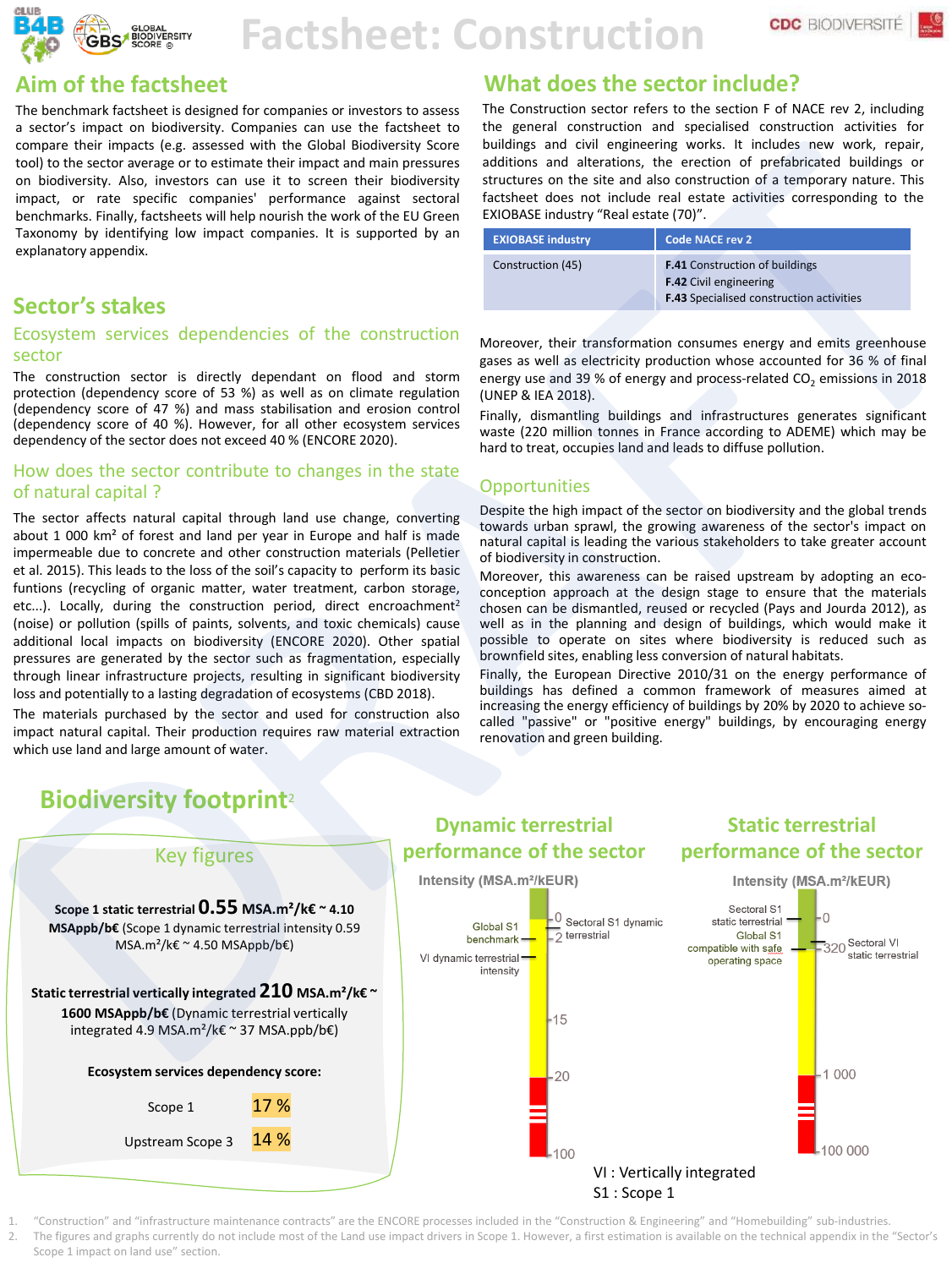

# **Factsheet: Construction**

e.

# **Biodiversity footprint (continued)**

|                    |                | Impact intensity - MSA.m <sup>2</sup> /kEUR |                                 |  |
|--------------------|----------------|---------------------------------------------|---------------------------------|--|
|                    |                | Scope 1                                     | <b>Vertically</b><br>integrated |  |
| <b>Terrestrial</b> | <b>Dynamic</b> | 0.59                                        | 4.9                             |  |
|                    | <b>Static</b>  | 0.55                                        | 210                             |  |
| <b>Aquatic</b>     | <b>Dynamic</b> | $3.8.10^{-5}$                               | $8.10^{-2}$                     |  |
|                    | <b>Static</b>  | 0.02                                        | 15                              |  |

# **Scope and industry breakdown**

According to the graph, the Scope 3 of dynamic terrestrial impact is the most important, especially the rest of upstream Scope 3. This is due to the sector's reliance on other sectors for primary raw materials, for which extraction processes are more impactful.

Note that the figures and graphs only include raw material extractions for the Land use impact drivers in Scope 1. An estimation of the Scope 1 Land use is detailed in the technical annex.

The sector's upstream footprint is largely due to its commodities requirements, in this order: wood logs, crops, grazing and oil and gas commodities (see additional result section of the technical appendix for more details). However, in the 1.2.2 version of the GBS, sand and gravel commodities are underestimated which explains why wood logs and crops have a greater impact than metal mineral and coal commodities. A focus on the construction materials such as concrete is available in the "Additional results" section of the technical appendix, highlighting their impacts.

For the static aquatic pressures, the rest of upstream Scope 3 is also the most important.

# **Dynamic Terrestrial impact intensity**



**Static Aquatic impact intensity** 



The sector contributes to changing the state of the natural capital through different impact drivers. Land use change is one of the main impact driver for the sector. However, these graphs present a limited perimeter of data, an additional assessment focused on Scope 1 land use impacts caused by the sector is provided in the technical annex.

Terrestrial dynamic impacts are due to:

- Climate change: 76 %
- Land Use : 23 %

Terrestrial static impacts are due to:

- Land use: 82 %
- Encroachment: 15 %

Aquatic static impacts are due to:

- Land use in watersheds : 58 %
- Wetland conversion : 17 %
- Hydrological disturbance : 18 %



Source: GBS 1.2.2 computation, Oct 2021,

Source: GBS 1.2.2 computation, Oct 2021,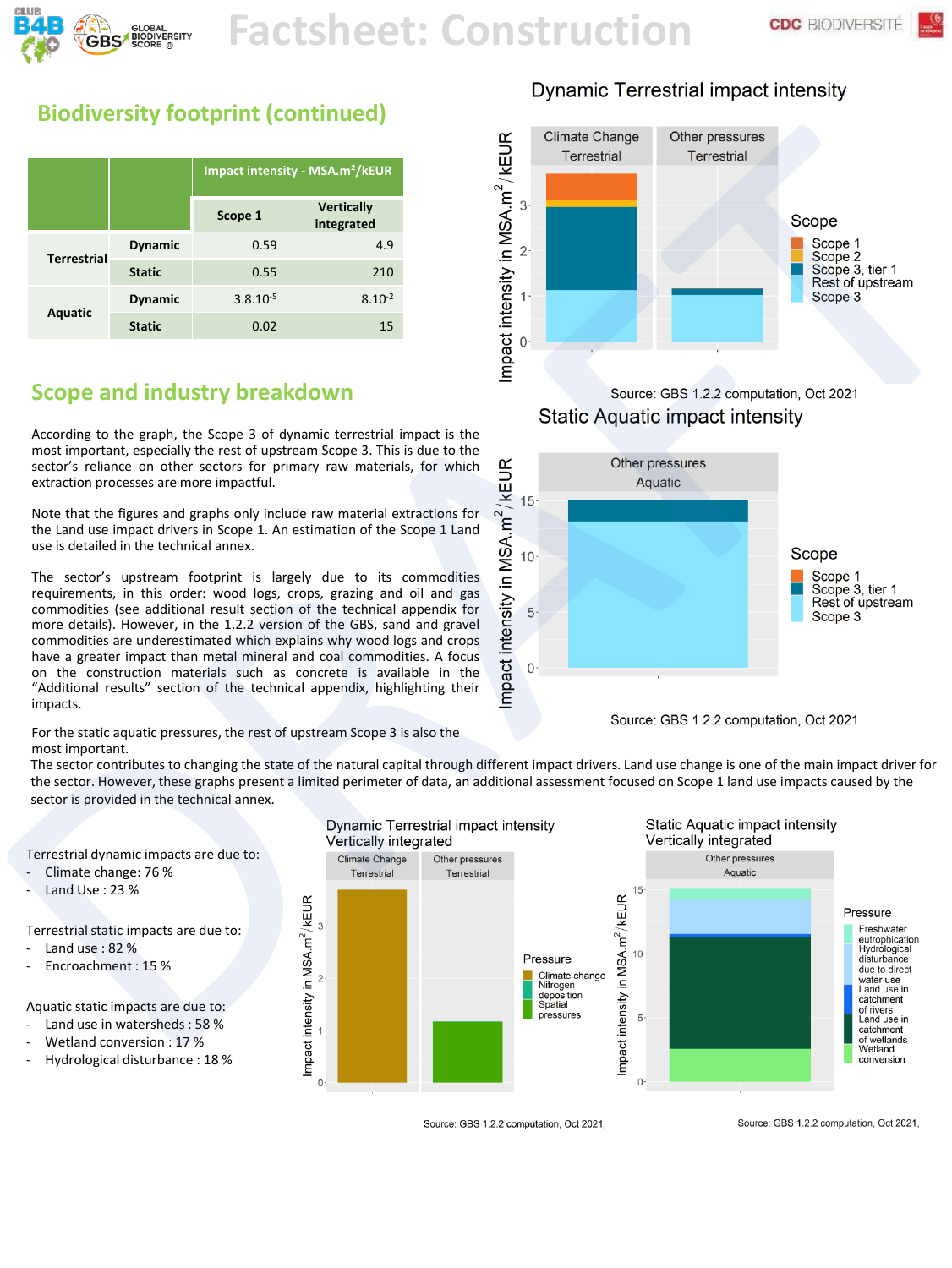

# **Factsheet: Construction**

### **Science-Based Target for Biodiversity (SBT)**

The global post-2020 biodiversity framework aims to reach at least a global no net loss of biodiversity in 2030 (interpreted as a global dynamic impact of 0 in 2030) and restore biodiversity between 2030 and 2050 (interpreted here as return to the "zone of functional integrity of the Earth system" by 2050) 1 . This global budget needs to be allocated to economic sectors and companies. Different allocation approaches (listed below) can be used to allocate efforts:<br>these methods lead to different sectoral trajectories.

| <b>Allocation</b> | <b>Approach</b>                | Data used                                              |
|-------------------|--------------------------------|--------------------------------------------------------|
| Equality          | Everyone has the same<br>right | Number of employees in the sectors<br>(2010)           |
| Efficiency        | Cost-effectiveness             | Cost of restoration ( $\epsilon$ .MSA/m <sup>2</sup> ) |
| Capability        | Industries' ability to pay     | Turnover (M€) (2011)                                   |
| Sovereignty       | Grandfathering                 | 2020 dynamic impact (MSA.km <sup>2</sup> /year)        |

# Chart of the SBT trajectories under work

### **Possible actions to reduce the impact on biodiversity**<sup>1</sup>

The following recommendations apply to the construction sector but also to the whole value chain (reminder: real estate activities are not included in the factsheet). Some of them can therefore concern and be implemented by other sectors of activity.

| Scope 1                 | Encourage renovation of old or unoccupied buildings<br>Design the site to create new and maintain existing ecological corridors<br>Design the site to include green spaces and infrastructures to attract biodiversity<br>Ensure construction area do not disturb ecological continuity<br>Favour architectural designs that minimise land use<br>Apply the mitigation hierarchy (avoid reduce compensate) to all impacts from construction activities<br>Limitate noise and enchroachment during the construction phase                                |
|-------------------------|---------------------------------------------------------------------------------------------------------------------------------------------------------------------------------------------------------------------------------------------------------------------------------------------------------------------------------------------------------------------------------------------------------------------------------------------------------------------------------------------------------------------------------------------------------|
| Scope 2                 | During the construction phase, use renewable electricity with demonstrated low impact on biodiversity<br>Optimise construction process to reduce energy consumption                                                                                                                                                                                                                                                                                                                                                                                     |
| <b>Upstream scope 3</b> | Use alternative materials to remove traditional concrete whenever it's possible<br>Source materials from suppliers with environmental certifications (FSC, Rain Forest alliance etc.) when possible<br>Use construction materials that attract species such as porous surfaces that can be a support for insects, moss, etc.<br>Include biodiversity criteria in site selection. Favor areas with lower biodiversity, that are not home to endangered species and<br>away from protected areas.                                                         |
| Downstream scope 3      | Optimise for easy to dismantle infrastructures and recyclable materials<br>Use local and renewable electricity with demonstrated low impact on biodiversity to power the building<br>Restore the site at the end of the construction's life. Remove objects that inhibit ecological continuity, restore soils permeability,<br>increase the vegetal cover<br>Continue to improve the recyclability of construction waste and improve their use<br>Optimise the building's energy consumption (durable insulation, use of natural light, cleaner energy) |

# **Environmental safeguards**

Some impacts and pressures are not covered by the figures displayed in this benchmark factsheet (partly due to limitations in the Global Biodiversity™ Score tool used to obtain them). They should not be ignored when defining the biodiversity action plan. For example:

- Avoid locating activities on or near sites of high environmental value or establish a specific management plan. For instance, avoid deforestation and encroachment on protected areas for livestock or crop production (in Brazil, Congo, etc.);
- Take measures to limit the spread of invasive species, particularly during the transport of marine species. Implement measures to detect and eradicate such invasions.

The Platform on Sustainable Finance's (PSF) draft technical screening criteria for the green taxonomy describes conditions for activities within the "Construction" sector making a significant contribution to environmental objectives, such as:

- Transition to circular economy : the activity "construction of civil engineering objects" should reach at least 90 % (by weight) of non-hazardous construction waste generated on the site prepared for re-use or recycling.
- Protection and restoration of biodiversity and ecosystem : the activity "construction of new buildings and major renovations of buildings" should respect the mitigation hierarchy and keep a given share of areas dedicated to natural areas and permeable.

The PSF's draft also describes in further details conditions of Do No Significant Harm (DNSH) for these objectives and the remaining significant contribution criteria. They are reported in the benchmark factsheet's technical annex.

- Pays & Jourda, 2012
- 2. Impacts generated on the area controlled by the entity and other impacts directly caused by the entity during the period assessed.
- Impacts resulting from non-fuel energy (electricity, steam, heat and cold) generation, including impacts resulting from land use changes, fragmentation, etc.
- 4. Impacts due to the activities of the company but resulting from sources not owned or controlled by the company, both upstream and downstream of its activities.
- 5. Includes downstream transportation and distribution, processing of sold products (by downstream companies buying them), operations of assets leased to other

entities, franchises and investments.